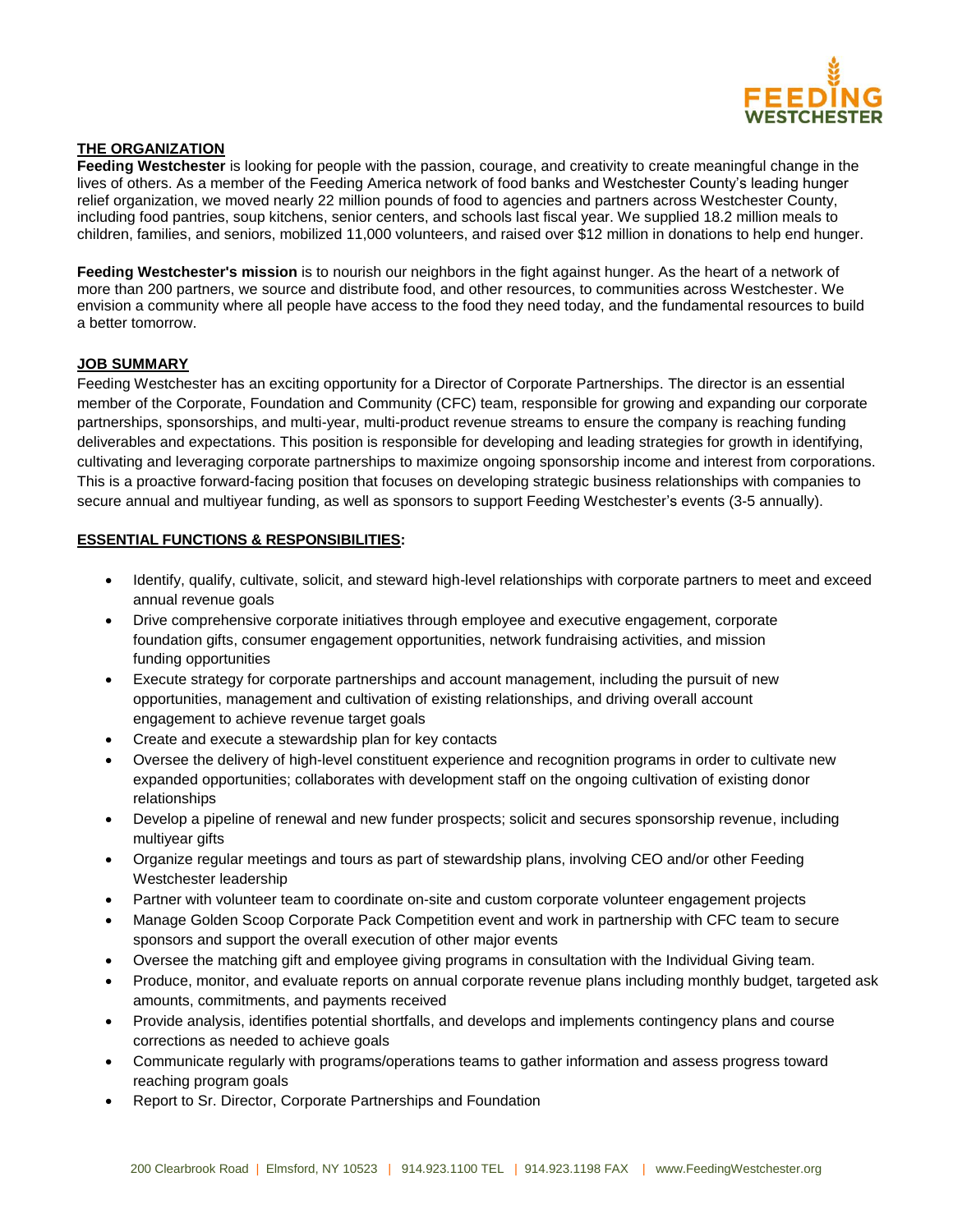

# **Required Education/Experience**

#### **Education/Experience:**

- Must have at least five years of experience in fundraising, outside sales or in a non-profit organization in a similar capacity. Proven successful sales experience, particularly in selling intangible programs and services, along with the ability to develop and execute sales and marketing strategies. Events experience a plus.
- BA/BS Degree in Business, Marketing/Communications, or Non-profit Management preferred
- Proven ability to work within an organization emphasizing teamwork and excellence
- Results-oriented, closer, strategic thinker, highly responsive, proactive, timely, accurate and thorough in follow through
- Remain composed under stress, handle feedback tactfully and deliver on organizational commitments
- Have a sense of humor and ability to develop strong working relationships, both internal and external

# **Fundraising:**

- Experience in sales and negotiations, including the ability to problem-solve and conceptualize new opportunities
- History of selling and closing at least five figure deals and increasing sales year over year
- Demonstrated experience developing successful partnerships and revenue opportunities with corporations
- Ability to consult and interact with high-level executives including Senior Management, Vice Presidents, Directors and Managers, as well as Fortune 1000 CEOs, Presidents, and Vice Presidents
- Demonstrated verbal and written communication skills, including large and small group presentations, group facilitation, and training
- Skill in written communications to include clear and concise narrative reports, evaluations, and similar narrative pieces
- Exceptional persuasive writing skills and proven record of accomplishment in successful sponsorship proposals and grant submissions to achieve revenue goals
- Strong interpersonal skills and demonstrated success in relationship management and the ability to increase a donor or client base

# **Organization and Planning:**

- Strong strategic planning and project management skills
- Experience planning, executing and evaluating programs and projects
- Proficient in Raiser's Edge, NetSuite, SharePoint, Power BI or similar software
- Strong analytical and research skills
- Extremely organized, impeccably detail oriented and accurate and thorough in follow through
- Ability to analyze and integrate information from relevant sources
- Results-oriented, strategic thinker, highly responsive, proactive and timely

# **Physical Requirements**

- Ability to lift, carry, and set up a variety of promotional materials including electronics, materials in boxes, and tabletop screens (weighing up to 50 pounds)
- Ability to pack, unpack and put away various materials
- Prolonged standing, walking and bending in addition to sitting in front of a computer
- Ability to access, research, read, review, enter and retrieve information from computer, hard copies and desk top publishing systems
- Ability to give regular communications in person, writing, by email and by telephone
- Ability to give speeches and presentations to groups
- Ability to travel independently in the daytime and evening to regional and national destinations